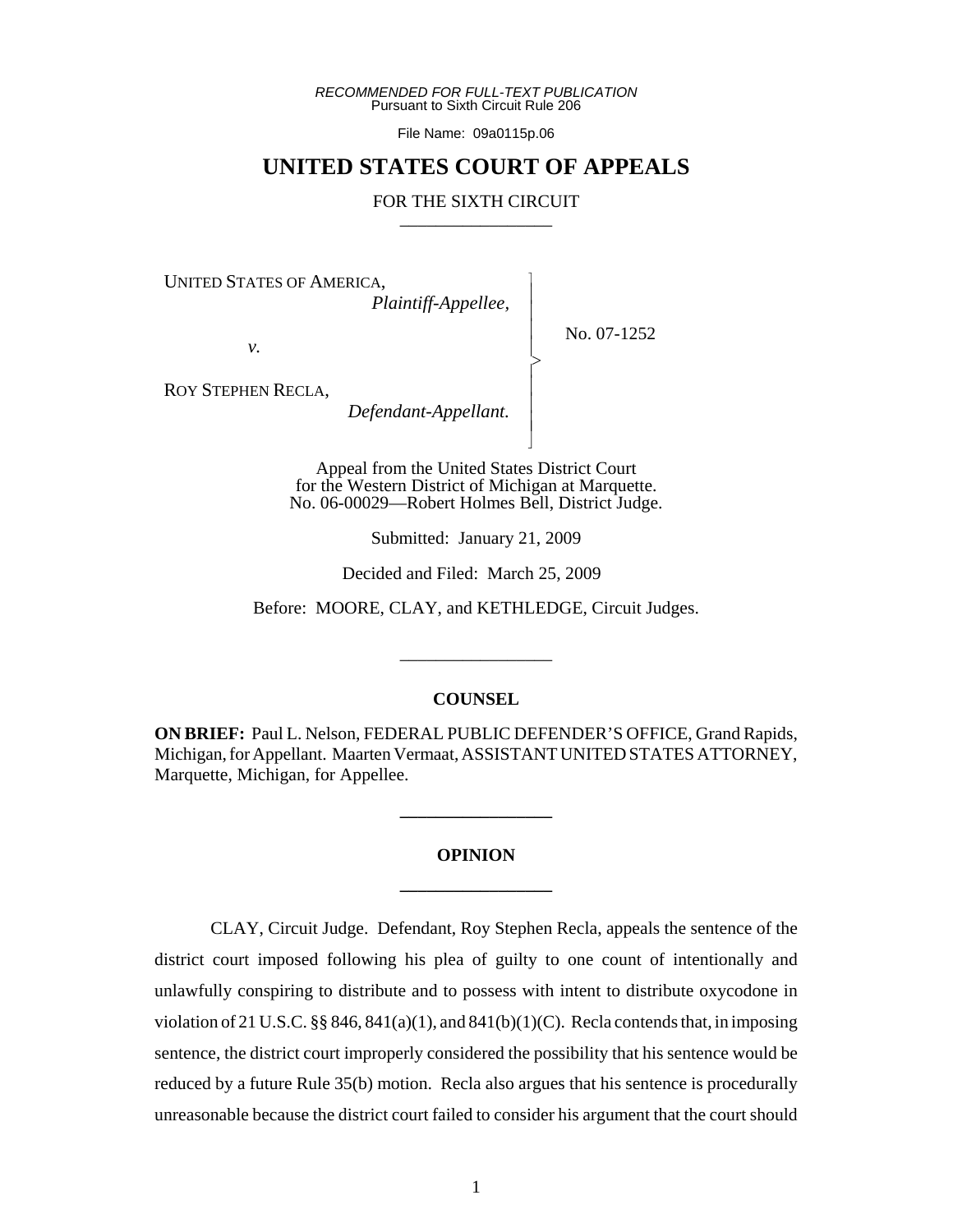reduce his sentence to account for the time he spent in state custody. Finally, Recla asserts that his sentence is "too severe" and, thus, substantively unreasonable because his sentence would have been lower had the district court properly evaluated his arguments. For the reasons set forth below, we **VACATE** Recla's sentence and **REMAND** for resentencing.

## **BACKGROUND**

On October 10, 2006, the United States charged Recla with knowingly, intentionally, and unlawfully conspiring to distribute and to possess with intent to distribute oxycodone, a Schedule II controlled substance, in violation of 21 U.S.C. §§ 846, 841(a)(1), and  $841(b)(1)(C)$ . The charges stem from a series of investigations by state and federal authorities related to Recla's possession of firearms, illegal drug use, and diversion of prescription narcotics.

In 2004, Michigan state authorities received information that Recla, a convicted felon, possessed numerous firearms. The Bureau of Alcohol, Tobacco, and Firearms ("ATF") became involved in the investigation, and discovered that Recla owned several firearms, and regularly used them for hunting and other activities. The investigation also revealed that Recla, who legally could not purchase firearms, enlisted family and friends to obtain the firearms on his behalf.

Beginning in 2003, Recla was the target of an investigation by the Drug Enforcement Administration ("DEA") regarding his excessive prescriptions for narcotic pain medication. State authorities also began investigating Recla's drug use after state police arrested Recla and his girlfriend, Lisa Marie Makela, for erratic driving in May of 2005 and discovered spoons with drug residue in the car. At an interview following his arrest, Recla admitted he had recently used cocaine.

The next day, Recla was released from custody on bond. Police officers agreed to Recla's request that the officers drive him home, and also stop at a pharmacy so that he could pick up his prescription for oxycodone. After obtaining his prescription, he took two pills while in the car with the officers. During the drive, he disclosed that he kept a firearm at his father's house, and also told the officers that Makela had used heroin the day police arrested them for erratic driving. When he and the officers arrived at his house, Recla invited the officers inside. He then informed them that Makela had pawned several of his firearms,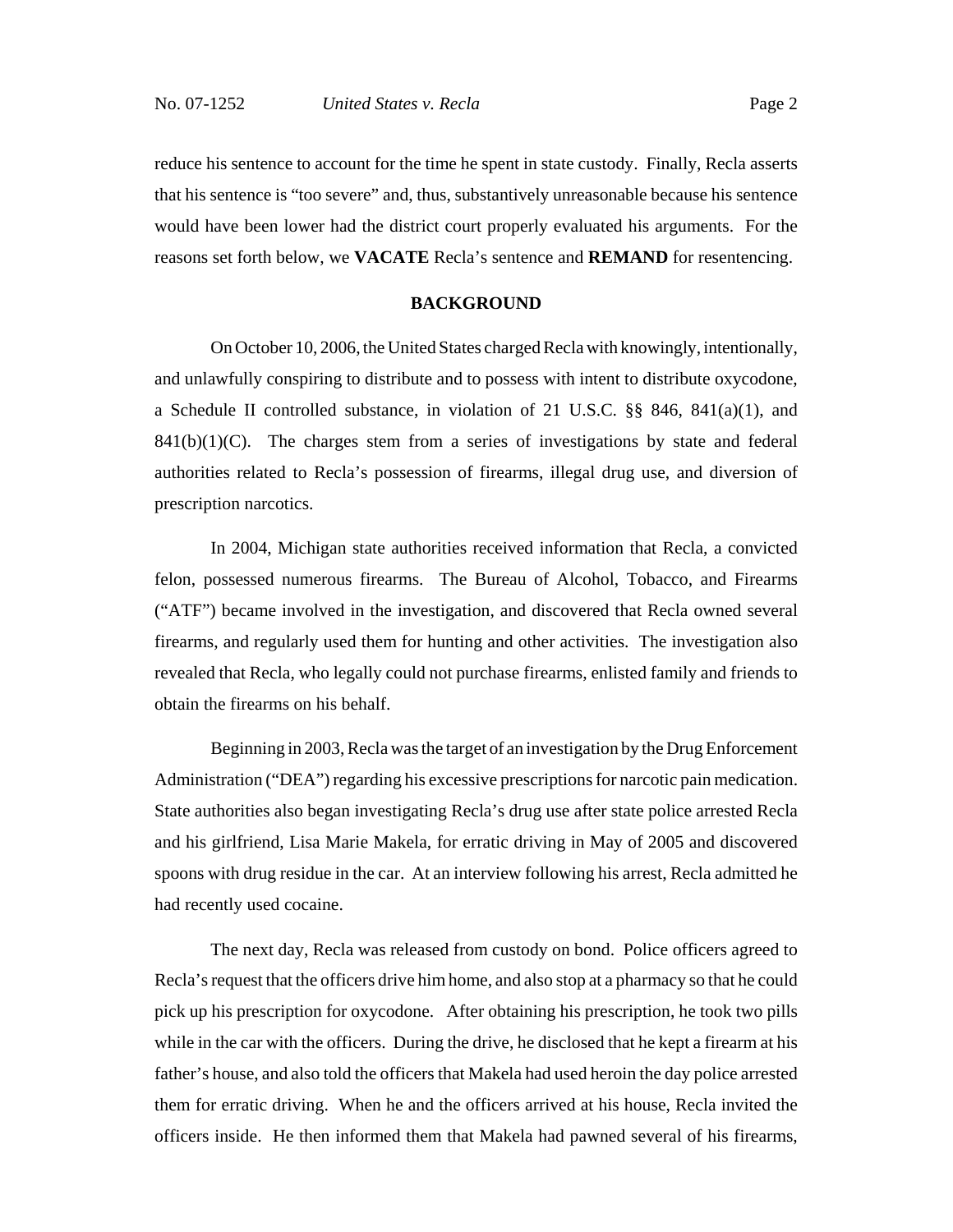offering proof of these transactions by showing officers the pawn slips. At the end of the conversation, Recla, in an apparent attempt to avoid jail time, volunteered to become an informant for the state's drug investigation unit.

Two days later, on May 13, 2005, Recla and Makela agreed to speak with state drug enforcement authorities. During the interview, Recla and Makela disclosed their illegal use of heroin and oxycodone, as well as their extensive network of drug dealers. Recla named numerous sources of narcotics, and admitted that he supported himself through money he received in exchange for the sale of prescription oxycodone pills.

The DEA interviewed Recla on May 26, 2005, and learned that Recla began seeing his doctor in early 2001 for pain following knee-replacement surgery. Over the next four years, Recla visited his doctor on a monthly basis to request a new prescription for oxycodone, each time reporting that his medication was lost or stolen.

Based on their investigation, on June 14, 2006, state authorities charged Recla with possession of heroin, possession of a firearm by a felon, and use of heroin in violation of numerous Michigan laws. While Recla awaited trial on state charges, the government brought federal charges for possession and possession with intent to distribute oxycodone in violation of 21 U.S.C. §§ 846, 841(a)(1), and 841(b)(1)(C). On October 26, 2006, state authorities transferred Recla to federal custody.

Recla pleaded guilty to the federal charges on October 26, 2006. Pursuant to the plea agreement negotiated in September of 2006, state authorities agreed not to initiate further prosecution for firearm possession and drug trafficking, and to dismiss the pending charges related to possession and use of heroin and firearm possession by a felon. The government stipulated that it also would drop its prosecution for firearm and drug possession. In exchange, Recla agreed to provide information regarding his drug-trafficking activities and to assist the government with its prosecution of individuals involved in the drug transactions. The government agreed that, based on Recla's assistance, it would consider filing a motion to reduce Recla's sentence pursuant to either § 5K1.1 of the Guidelines or Rule 35(b) of the Federal Rules of Criminal Procedure.

After Recla pleaded guilty, the Probation Department prepared a presentence investigative report ("PSR"). The PSR calculated Recla's base offense level at 26, and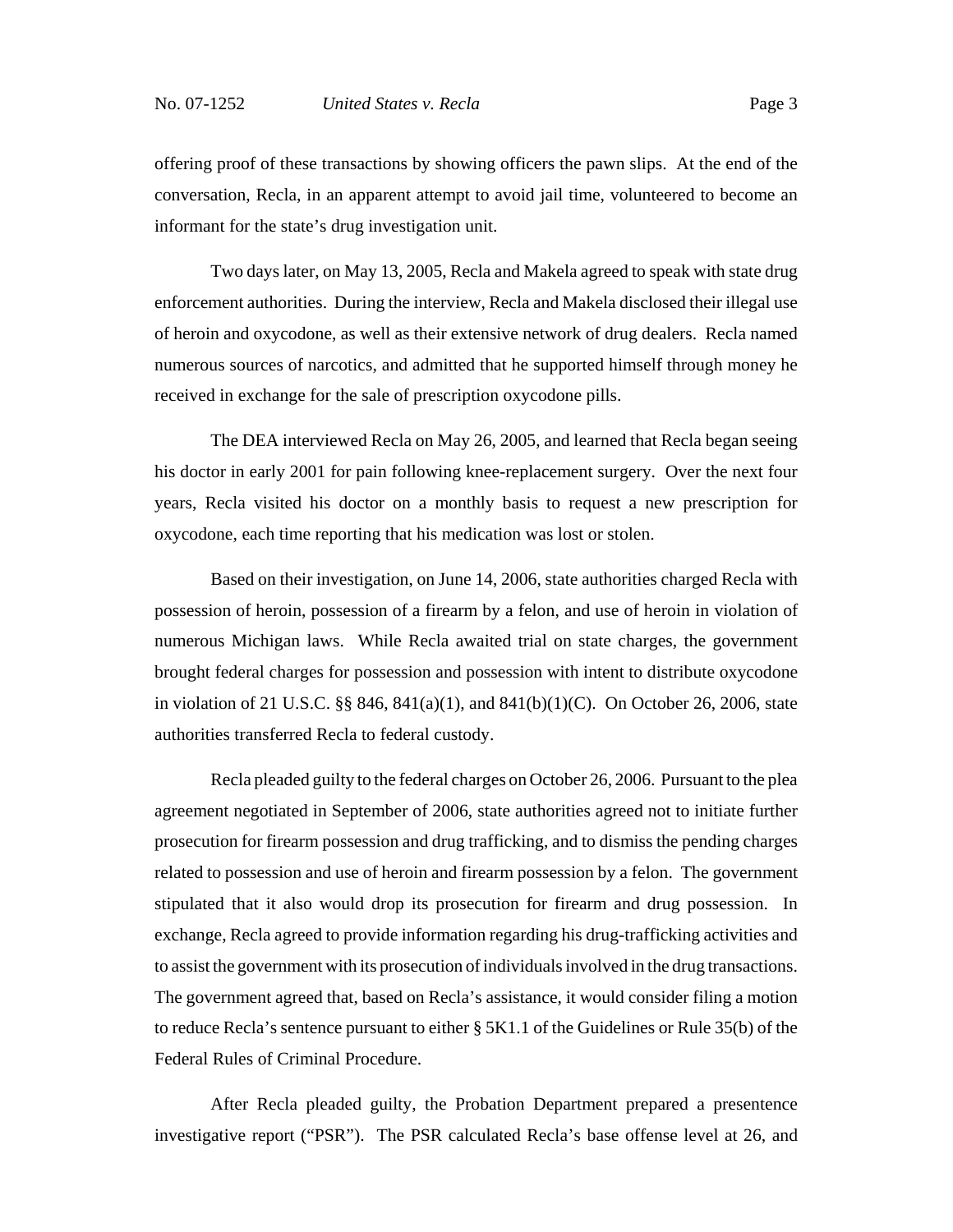added two levels for possession of firearms. Based on Recla's written statement accepting responsibility and apologizing for his actions, the PSR recommended that Recla's offense level be decreased by two. The PSR also reduced Recla's offense level by one for his timely guilty plea, resulting in a total offense level of 25. After calculating Recla's offense level, the PSR determined his criminal history category. Although Recla had an extensive criminal record, the PSR assigned him to criminal history category I because most of his illegal activities "were . . . no longer scored [for purposes of computing criminal history]." (J.A. 56.) Under the Guidelines, Recla's criminal history category and offense level supported a sentencing range of fifty-seven to seventy-one months imprisonment. Pursuant to 21 U.S.C.  $§ 841(b)(1)(C)$ , Recla's offense was subject to a maximum term of imprisonment of twenty years.

Prior to the sentencing hearing, Recla filed a sentencing memorandum requesting that the district court "impose a sentence consistent with the factors outlined in 18 U.S.C. § 3553(a) and the . . . United States Sentencing Guidelines." (J.A. 32) (emphasis removed). The memorandum also urged consideration of several mitigating factors in imposing sentence. Recla's primary argument was that his "persistent mental health issues, . . . historical use of almost every available form of illegal controlled substance, and . . . inability to maintain employment" resulted from a 1974 hunting accident in which Recla shattered his right femur, an injury that required Recla to take prescription pain medication. (J.A. 29.) (The prescription for oxycodone following Recla's knee-replacement surgery was unrelated to the hunting accident.) The memorandum emphasized Recla's acceptance of responsibility and request for drug treatment and counseling so that he could "move on from [his] past." (J.A. 30.)

In addition, the memorandum disputed the PSR's suggestion that the court consider departing upward from the Guidelines range. Recla argued that any prison sentence within the Guidelines range would have the desired deterrent effect because Recla never had spent more than one year in prison for previous convictions. Recla also repeated an objection he made to the PSR's sentence enhancement for possession of firearms, arguing that there was no evidence that the guns were "present" during the drug-trafficking activities since Recla stored the guns at his parents' home. Finally, Recla urged the sentencing court to consider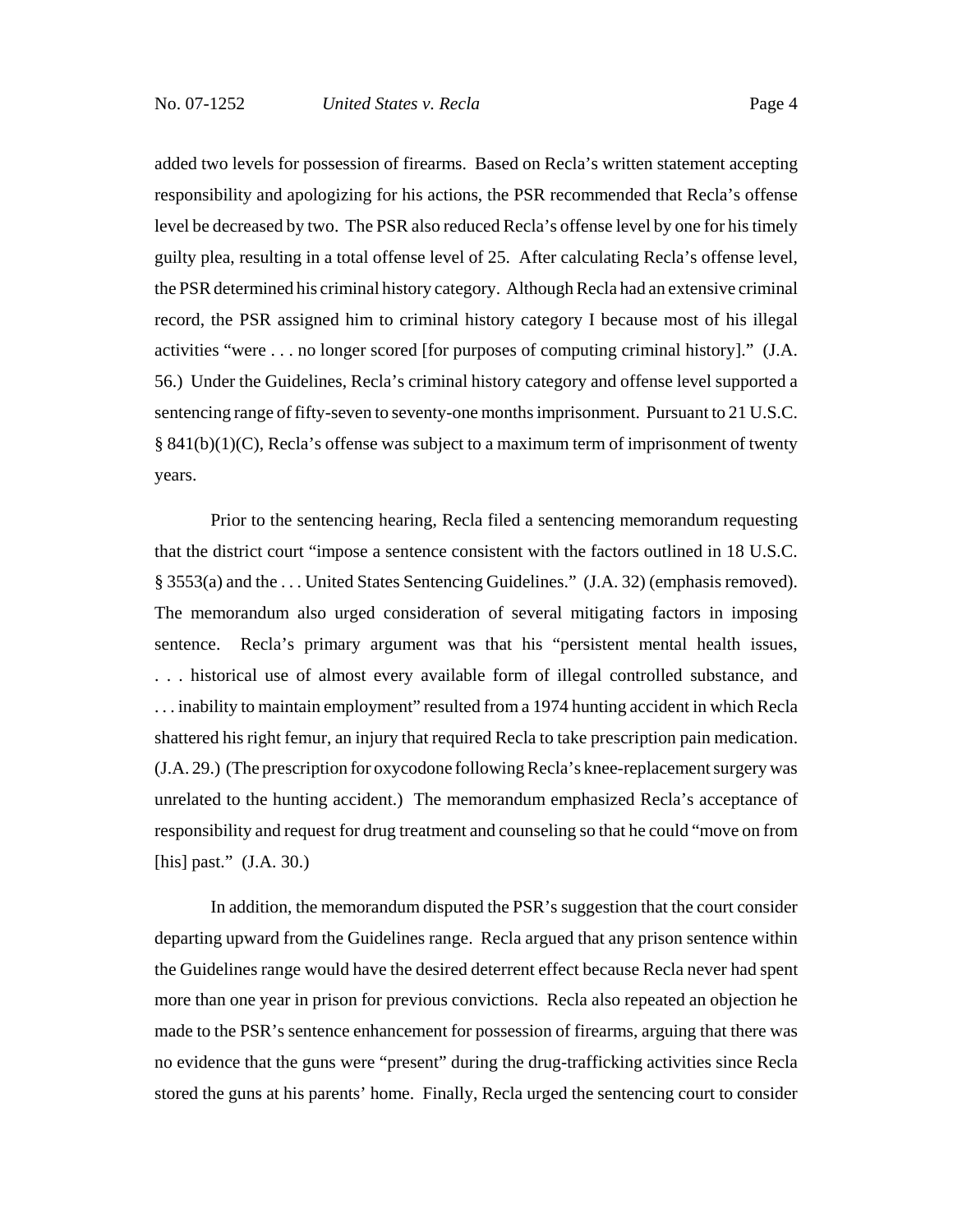reducing the sentence imposed by the time he spent in state custody prior to his transfer to federal custody.

On February 15, 2007, the district court held the sentencing hearing. At the hearing, Recla withdrew his objection to the two-point addition for firearm possession. Neither party objected to the PSR's calculation of Recla's criminal history category or total offense level. At the hearing, defense counsel emphasized Recla's cooperation with the government's prosecution of individuals involved in drug trafficking, including Recla's testimony before a grand jury. In addition, defense counsel requested that the court consider placing Recla at a Wisconsin prison so that he could be available to assist the government in future investigations. The government did not express a position regarding Recla's cooperation, noting that it would be "left for another day" and that the government was "considering a post-sentencing Rule 35 motion based on *future* cooperation." (J.A. 50) (emphasis added).

As in the sentencing memorandum, defense counsel's primary argument during the sentencing hearing was that Recla became addicted to pain medication following a hunting accident and developed a tolerance, requiring him to take increasing doses of narcotics and to resort to illegal drugs as a substitute for his medication. Defense counsel asked the court to consider requiring counseling for Recla to assist him in moving past his drug problems. Defense counsel also emphasized that any term of imprisonment exceeding one year would fulfill the purpose of providing deterrence, and that any additional time imposed through an upward departure from the Guidelines would not have a corresponding deterrent effect. Finally, defense counsel noted that much of the time Recla spent in state custody was for the benefit of the federal investigation, and asked the court to consider reducing Recla's sentence to take into account the time he served in state prison. Recla also made a statement to the court, asking for a "break in sentencing" so that he could better himself and receive counseling.

Following these arguments, the district court announced sentence. First, the district court expressed its view that Recla's "prior lawlessness is not clearly represented by his criminal history score due to the way th[e] Guidelines Commission scores it." (J.A. 56.) The district court then sentenced Recla as follows: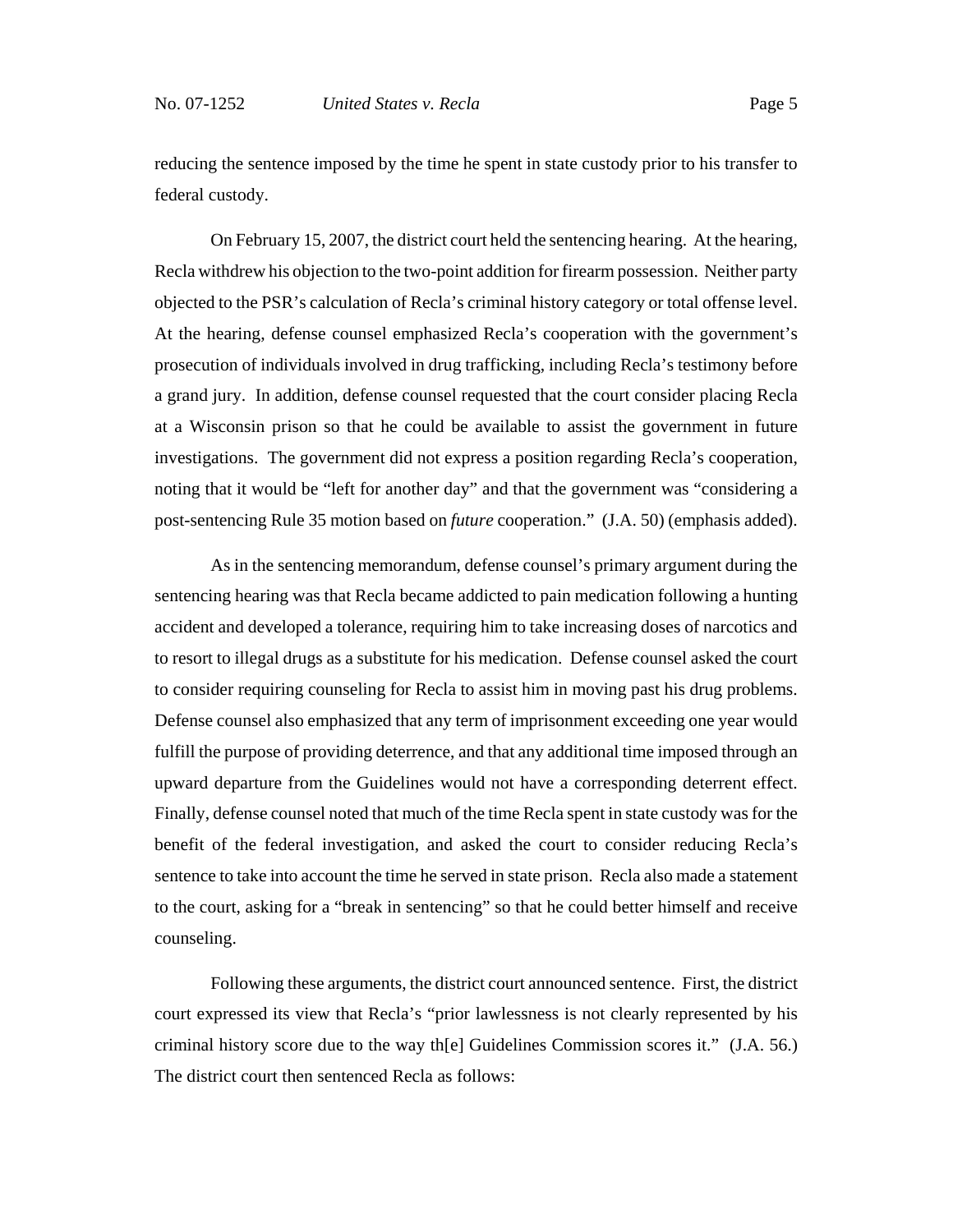. . . I find that under 3553(a), . . . Mr. Recla's pattern of conduct demonstrates a lack of respect for law and need to protect the public. He appears to feel that he's a law unto himself with utter disregard for the serious strains such conduct places on the medical care system which is financially strapped in his rural area, on local law enforcement, local service agencies striving to cope with the addiction problems that he's contributed to.

It seems to this Court that the nature and circumstances of this offense is of some duration. The history and characteristics of this defendant is that he really hasn't helped himself or anybody else in this process.

This is a serious offense. It plagues his community and demonstrates his marked lack of respect for law. The public needs to be protected and Mr. Recla needs to be provided with medical, educational, and correctional treatment.

It will be the sentence of this Court based upon the entire review of the presentence report, the entire review of the fine sentencing report, the entire review of the guilty plea, that a 70-month sentence in the Federal Bureau of Prisons will be imposed with the understanding that there probably will be subsequent motions filed subsequently [sic], with four recommendations to the Bureau of Prisons.

One is that Mr. Recla receive substance abuse evaluation and that his complained-of medical condition be evaluated for purposes of receiving appropriate care and appropriate pain treatment . . . .

Secondly, I want Mr. Recla to receive some mental health evaluation subsequent to the medical evaluation.

Thirdly, I want Mr. Recla to secure his GED certificate. . . .

And lastly, the Court would find that if it is at all possible for Mr. Recla to be placed in [] Oxford, Wisconsin . . . , that that be a potential place where he may be placed. . . .

Thereafter, Mr. Recla will be placed on three years of supervised release . . . .

(J.A. 58-60.)

The district court then explained its reasons for rejecting the "hunting accident" explanation. The judge stated that he could not "quite buy the hunting accident when he was a teenager giving rise to his helplessness as a result of drug addiction. That is too simplistic and it just defies imagination." (J.A. 56.) The district court further noted that Recla's extensive injuries as a teenager "bear[] no excuse" for his criminal conduct or continued use of illegal substances. (J.A. 57.) The district court indicated that it did not "know of any legitimate way a person can say, I'm in pain all the time  $\dots$  [so] I have to illegally use drugs in order to get by. That makes no sense." (*Id.*)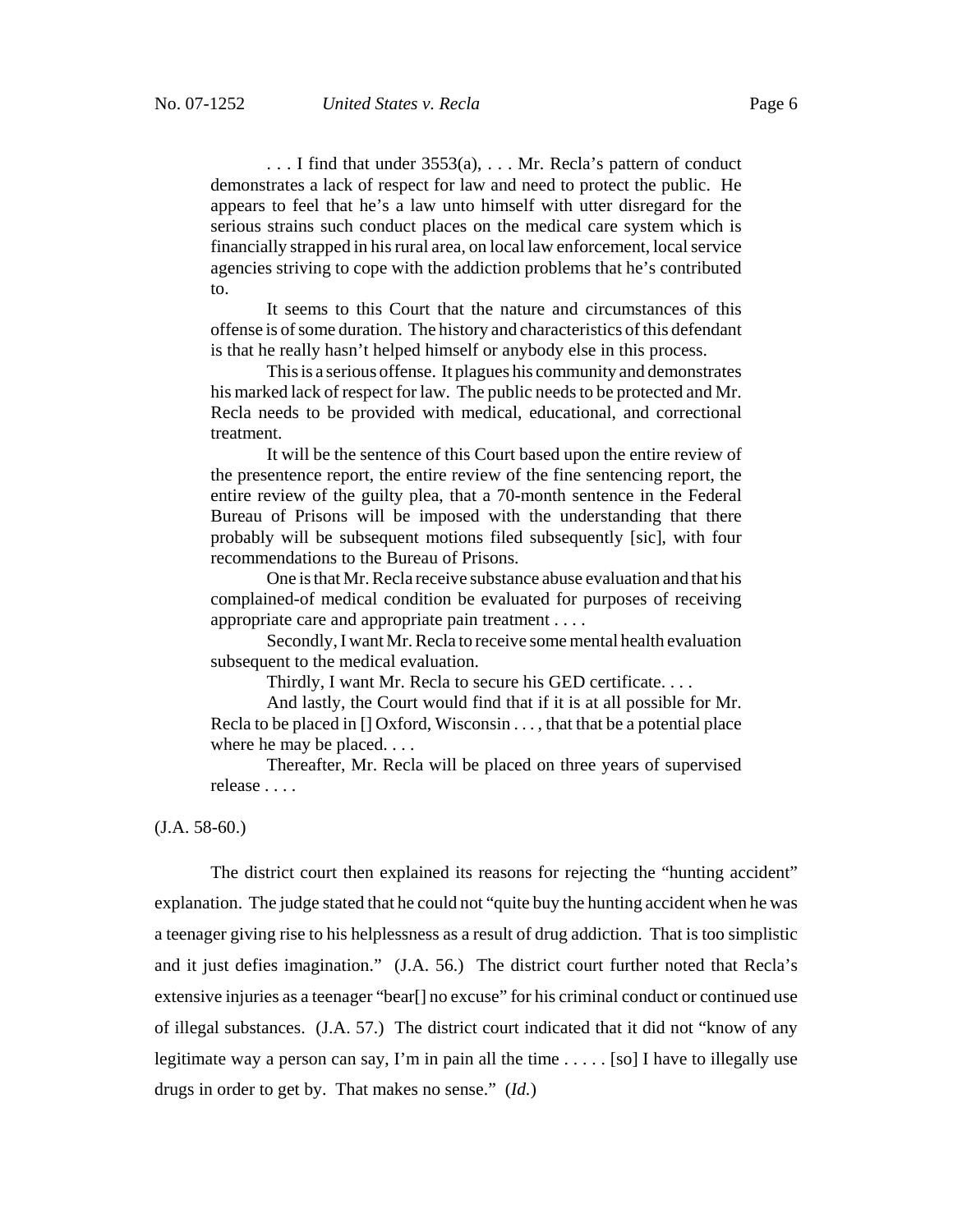On February 16, 2007, the district court entered its judgment sentencing Recla to seventy months of imprisonment. Recla timely appealed.

#### **DISCUSSION**

#### **I. REFERENCE TO FUTURE SENTENCING REDUCTION**

#### **A. Standard of Review**

Both the government and Recla suggest that the district court's alleged consideration of a potential Rule 35(b) motion presents a procedural reasonableness issue. However, it is not clear that Recla's challenge is to the procedural reasonableness of his sentence. In allegedly considering a factor that has no relation to the § 3553(a) factors—a possible postsentencing motion to reduce Recla's sentence—the district court might have misapplied § 3553(a), as "it is clear that a 'sentence based on an improper factor fails to achieve the purposes of § 3553(a) and may be unreasonable regardless of length.'" *United States v. Malone*, 503 F.3d 481, 484 (6th Cir. 2007) (quoting *United States v. Williams*, 456 F.3d 1353, 1361 (11th Cir. 2006)). Regardless of the nature of Recla's challenge, however, we review his sentence for reasonableness. *See Gall v. United States*, \_\_\_ U.S. \_\_\_, 128 S. Ct. 586, 597 (2007).

#### **B. Analysis**

During the sentencing hearing, the government indicated that any sentence reduction would occur pursuant to a "post-sentencing Rule 35 motion based on future cooperation." (J.A. 50.) Rule 35(b) of the Federal Rules of Criminal Procedure provides that, "[u]pon the government's motion made within one year of sentencing, the court may reduce a sentence if the defendant, after sentencing, provided substantial assistance in investigating or prosecuting another person." Fed. R. Crim. P. 35(b)(1). Thus, Rule 35(b) "allows a district court to re-sentence a defendant to reflect substantial assistance rendered after the initial sentence was imposed." *United States v. Ridge*, 329 F.3d 535, 541 (6th Cir. 2003). On appeal, Recla argues that, in determining his sentence, the district court improperly considered the government's intention to seek a sentence reduction under Rule 35(b).

 When the sentencing court considers an impermissible factor in calculating a defendant's sentence, a reviewing court will vacate and remand for resentencing. *E.g.*,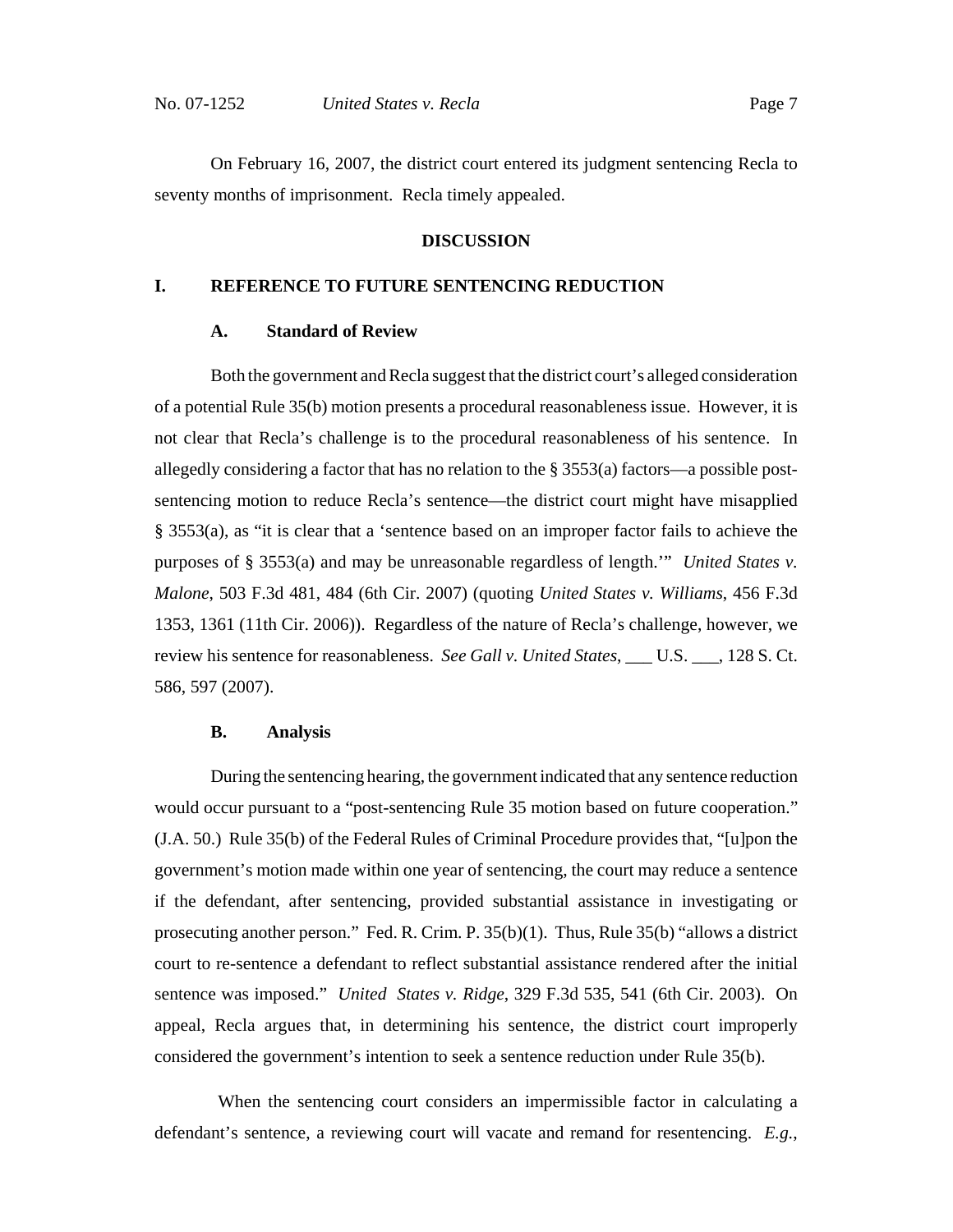*United States v. Keller*, 498 F.3d 316, 324-25 (6th Cir. 2007) (vacating and remanding because the district court improperly considered the defendant's post-sentencing conduct in the context of a *Booker* remand). In their arguments to this Court regarding whether the district court considered an improper factor, both Recla and the government rely on case law establishing that sentencing courts are precluded from considering a future sentence reduction under Rule 35(b) in determining whether to grant the government's motion to reduce the defendant's sentence under USSG § 5K1.1.**<sup>1</sup>** These cases emphasize that a sentencing court must maintain the "temporal boundaries" between motions under § 5K1.1 and those filed pursuant to Rule 35(b). Thus, a sentencing court is precluded from considering "the prospect of Rule 35(b) relief in the future" in its determination of whether to grant the government's motion under § 5K1.1. *Ridge*, 329 F.3d at 542. In this case, however, the government did not file, and thus the court did not consider, a § 5K1.1 motion.

 Regardless of whether the reasoning of such cases applies outside of the context of a sentencing court's consideration of a § 5K1.1 motion, it is clear that sentencing courts cannot consider the potential for a future sentence reduction in imposing sentence. *See United States v. Drown*, 942 F.2d 55, 59 (1st Cir. 1992) ("Imposition of a heavy sentence greater than would otherwise be warranted, on the theory that it will be reduced pursuant to Rule 35 . . . if the defendant cooperates in the future investigations, is not appropriate."). Further, sentencing the defendant to a particular term of imprisonment because the sentence later might be reduced is inconsistent with the purpose of Rule 35(b), which permits a court to reward a defendant with a lower sentence based on the defendant's *post-sentencing* cooperation. Thus, if the district court in this case considered the government's intention to file a Rule 35(b) motion in imposing sentence—by, for example, imposing a higher sentence than it would have in the absence of the government's stated intention—Recla's sentence is unreasonable, and we must remand for resentencing.

**<sup>1</sup>** Under § 5K1.1, "a sentencing judge may sentence a defendant below the applicable guideline range if the defendant has provided substantial assistance in the investigation and prosecution of others." *Ridge*, 329 F.3d at 541 (citing USSG § 5K1.1). Motions under § 5K1.1 generally are considered during a defendant's sentencing hearing, while a sentencing court considers a Rule 35(b) motion after the original sentencing. *See id.*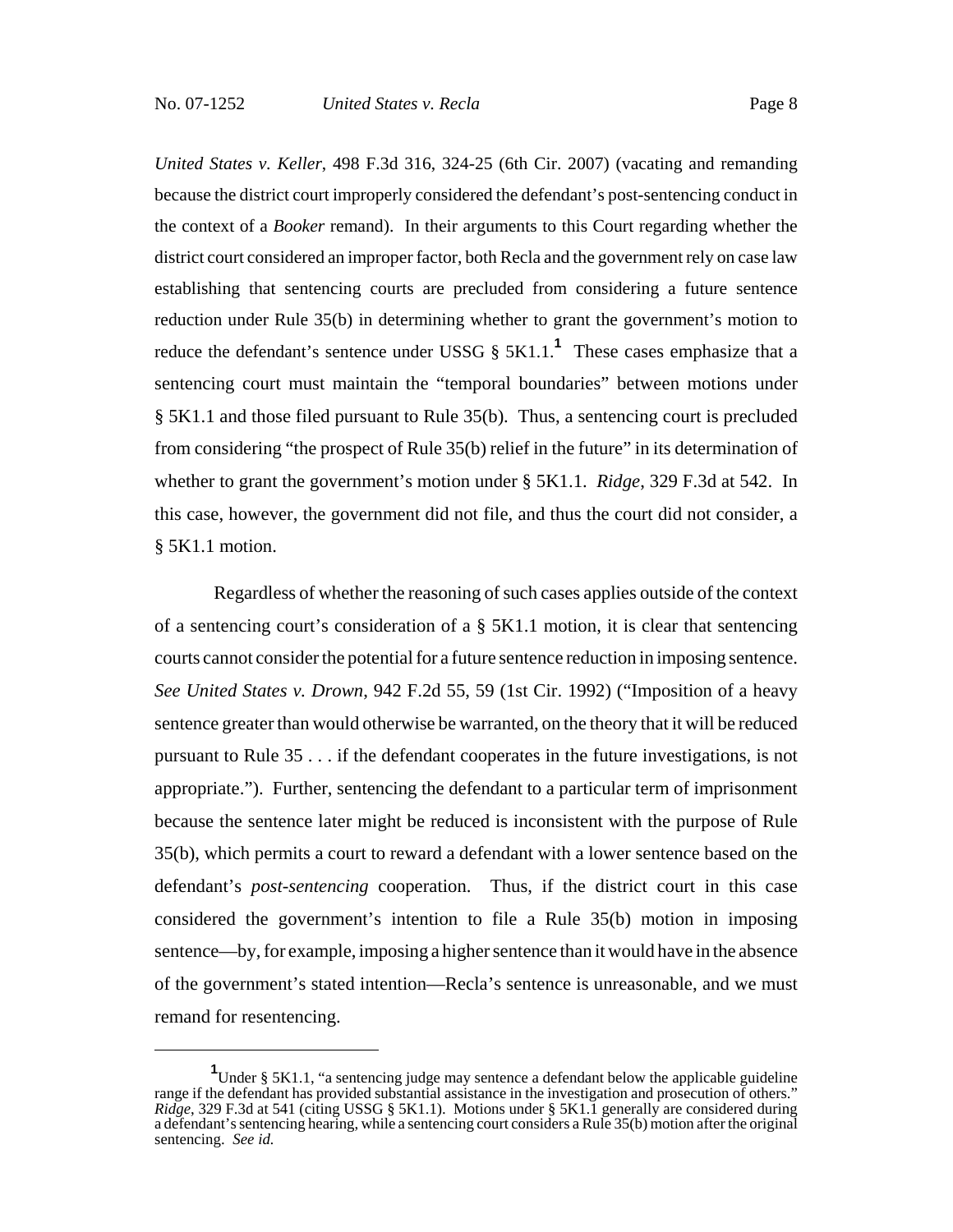In announcing sentence, the district court stated that Recla's sentence "will be imposed *with the understanding that there probably will be subsequent motions filed subsequently* [sic]." (J.A. 58) (emphasis added). Relying on this statement, Recla argues that his sentence is unreasonable. In response, the government argues that, in the context of the entire record, the court's "passing reference to the possibility of future sentence reduction motions simply does not indicate that the . . . sentence was impacted by the possibility of a motion under Rule 35(b)." (Appellee Br. 19.)

At the beginning of the sentencing hearing, defense counsel informed the court that Recla had testified before a grand jury pursuant to his cooperation agreement with the government and that he "[was] anticipating in the future a Rule 35." (J.A. 48.) Defense counsel "wanted to make it clear that . . . Mr. Recla has been cooperative up to this point and at least the Rule 35 is under consideration once indictments are returned." (J.A. 48-49.) The court then questioned the government regarding its intentions with respect to Recla's cooperation. The government informed the court that the issue of cooperation was "primarily left for another day . . . . [T]he United States is considering a post-sentencing Rule 35 motion based on future cooperation . . . . [A]ny action taken by the government would be in a Rule 35 context." (J.A. 50.) Following the government's statement, the sentencing judge indicated that he "understood." (J.A. 50.) The only other reference to Rule 35(b) occurred in the context of the judge's announcement of Recla's sentence.**<sup>2</sup>**

 The record is ambiguous as to whether, in imposing sentence, the district court considered the government's intention to file a motion under Rule 35(b) to reduce Recla's sentence. However, several factors support a finding that the district court's sentence stemmed, at least in part, from this consideration. First, the district court's sentence was at the high end of the Guidelines range of fifty-seven to seventy-one months. Although the PSR concluded that a sixty-four-month sentence was appropriate, the sentencing judge imposed a seventy-month term of imprisonment. Further, the

**<sup>2</sup>** Although the district judge did not mention Rule 35(b) explicitly in announcing sentence, the only "future motion[]" discussed during the sentencing hearing was a motion under Rule 35(b). On appeal, the government does not dispute that the district judge's statement referred to a Rule 35(b) motion.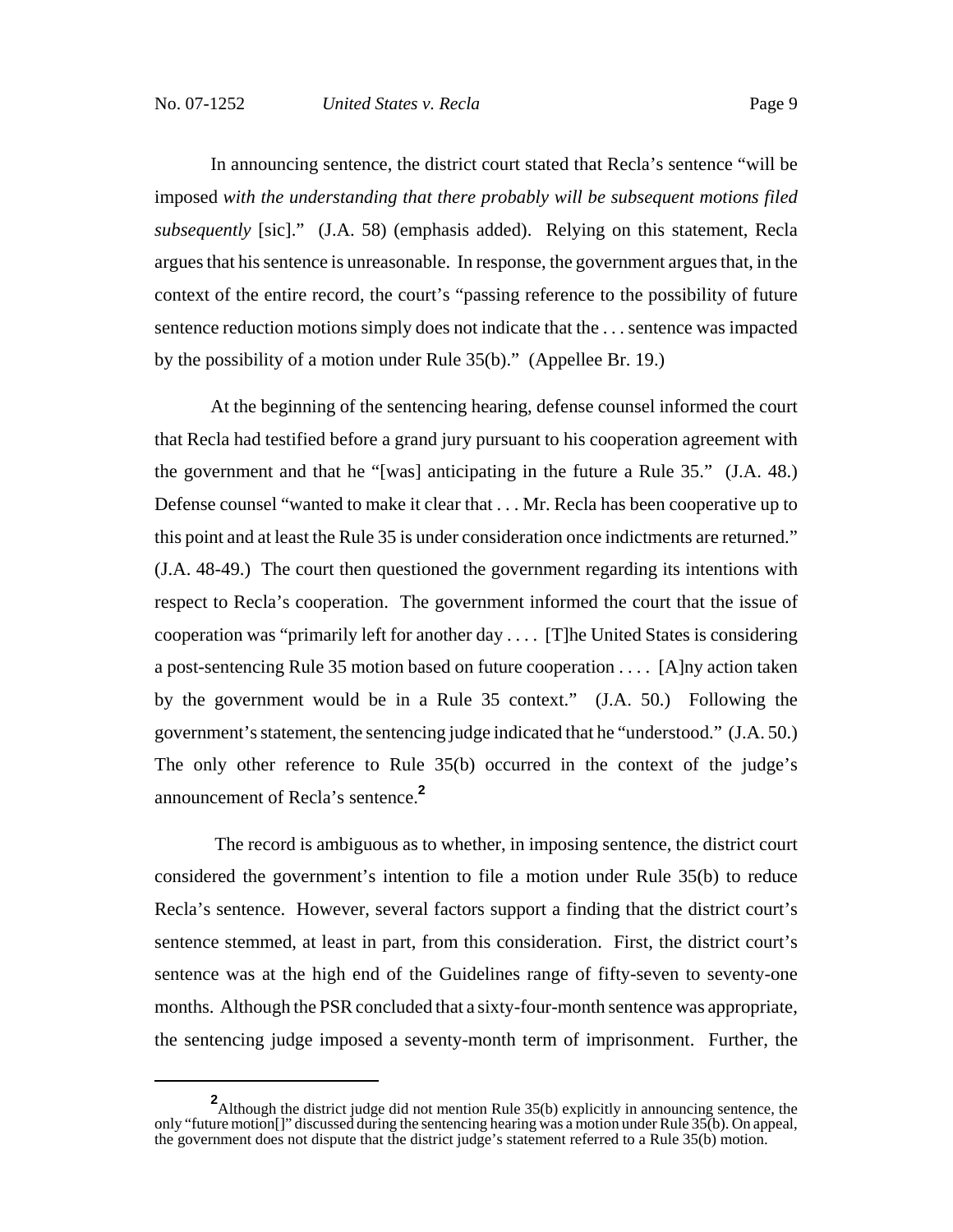district court stated that he was imposing this sentence "with the understanding" that future motions might be filed by the government. While the government argues that a "passing reference to a future Rule 35(b) motion" does not render the sentence unreasonable, the district court's statement is not simply a "passing reference." Instead, the statement occurs in the context of the district court's announcement of sentence in which he summarizes the factors that he considered:

It will be the sentence of this Court based upon the entire review of the presentence report, the entire review of the fine sentencing report, the entire review of the guilty plea, that a 70-month sentence in the Federal Bureau of Prisons will be imposed with the understanding that there probably will be subsequent motions filed subsequently [sic], with four recommendations to the Bureau of Prisons.

(J.A. 58.)

While certain factors suggest the district court considered the government's intention to file a Rule 35(b) motion in determining Recla's sentence, ultimately, the record does not disclose the extent to which the possibility of the government filing a Rule 35(b) motion influenced the district court's sentencing decision—if it influenced it at all. Accordingly, we cannot "conclude on the record before us that the district court would have imposed the same . . . sentence" in the absence of this influence. *Keller*, 498 F.3d at 325. We therefore vacate Recla's sentence and remand to the district court for resentencing. On remand, the district court should clarify whether the government's intention to seek a sentence reduction under Rule 35(b) influenced its sentencing decision, and determine whether the sentence should be modified in light of its conclusion.

## **II. PROCEDURAL REASONABLENESS**

Recla also challenges the procedural reasonableness of his sentence. He argues that, because the district court "did not address at all or even acknowledge the issue regarding the time [he] spent in state custody," the district court failed to adequately explain his sentencing decision and the sentence therefore is procedurally unreasonable. This Court has established that "[w]here a defendant raises a particular argument in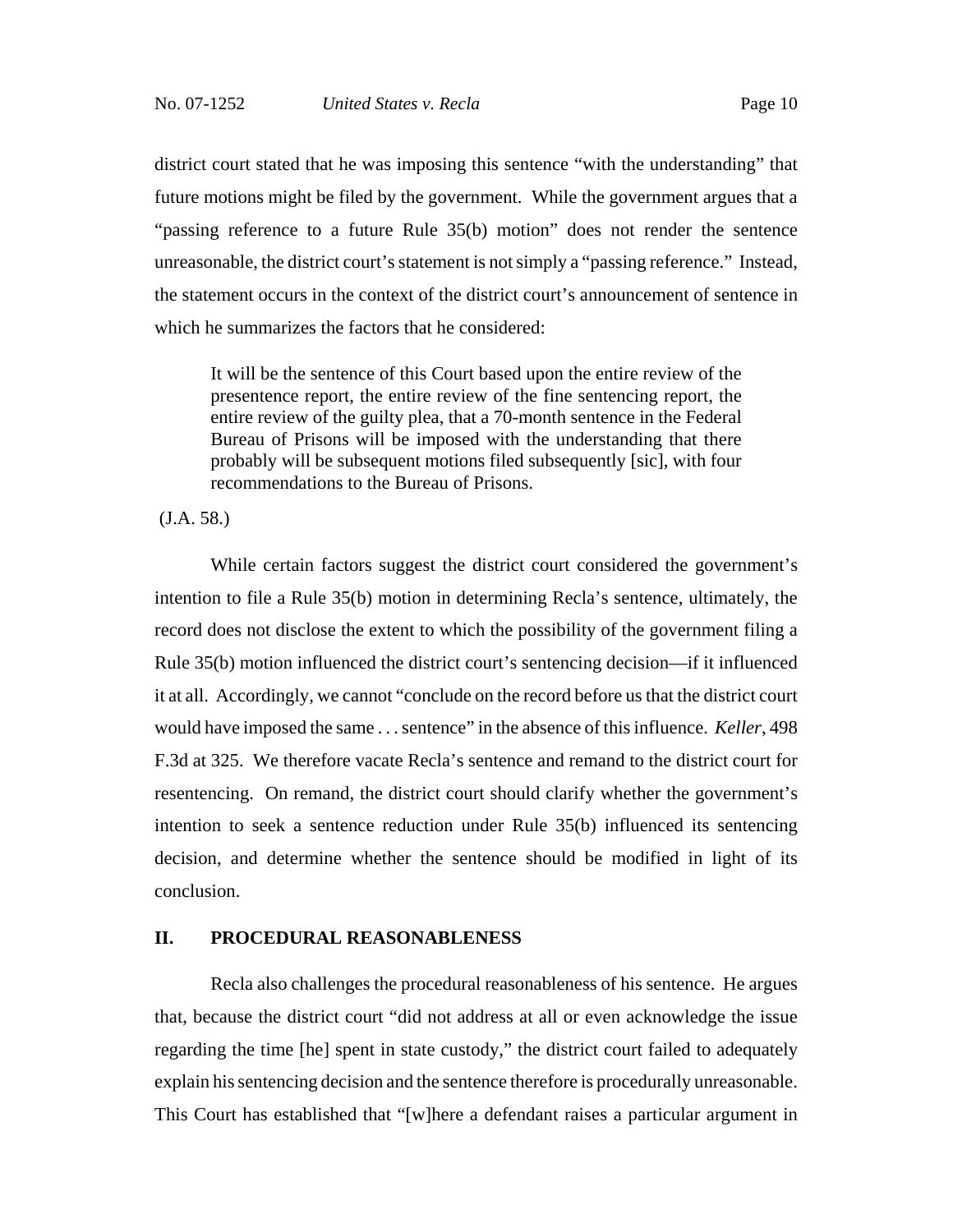seeking a lower sentence, the record must reflect both that the district judge considered the defendant's argument and that the judge explained the basis for rejecting it." *United States v. Richardson*, 437 F.3d 550, 554 (6th Cir. 2006).

The Supreme Court similarly has emphasized the need for district courts to explain their sentencing decisions. In *Rita v. United States*, 551 U.S. 338, 127 S. Ct. 2456 (2007), the Supreme Court concluded that "[t]he sentencing judge should set forth enough to satisfy the appellate court that he has considered the parties' arguments and has a reasoned basis for exercising his own legal decisionmaking authority." *Id.* at 2468. While a "lengthy explanation" might not be required "when a judge decides simply to apply the Guidelines to a particular case, . . . . [w]here the defendant . . . presents nonfrivolous reasons for imposing a different sentence, . . . the judge will normally go further and explain why he has rejected those arguments." *Id.* The Court reiterated these principles in its subsequent decision in *Gall*. *Gall* instructed appellate courts to "ensure that the district court committed no significant procedural error," including "failing to adequately explain the chosen sentence." *Gall*, 128 S. Ct. at 597. In particular, the Court stated that, "[a]fter settling on the appropriate sentence, [the district judge] must adequately explain the chosen sentence to allow for meaningful appellate review and to promote the perception of fair sentencing." *Id.*

In the sentencing memorandum and during the sentencing hearing, defense counsel raised the argument that the district court should reduce Recla's sentence based on the time that Recla served in state custody awaiting trial on state charges because the Bureau of Prisons would not take that time into account in calculating Recla's sentence. Defense counsel noted that federal authorities interviewed Recla while he was in state custody, and that Recla entered into his plea agreement in September of 2006, before his transfer to federal custody on October 26, 2006.

A district court must consider the advisory Guidelines range and all relevant factors identified in 18 U.S.C. § 3553(a). *United States v. Jones*, 445 F.3d 865, 869 (6th Cir. 2006). Recla's argument is relevant under both §  $3553(a)(2)(A)$ , which requires a court to consider whether the sentence would be just punishment for the offense, as well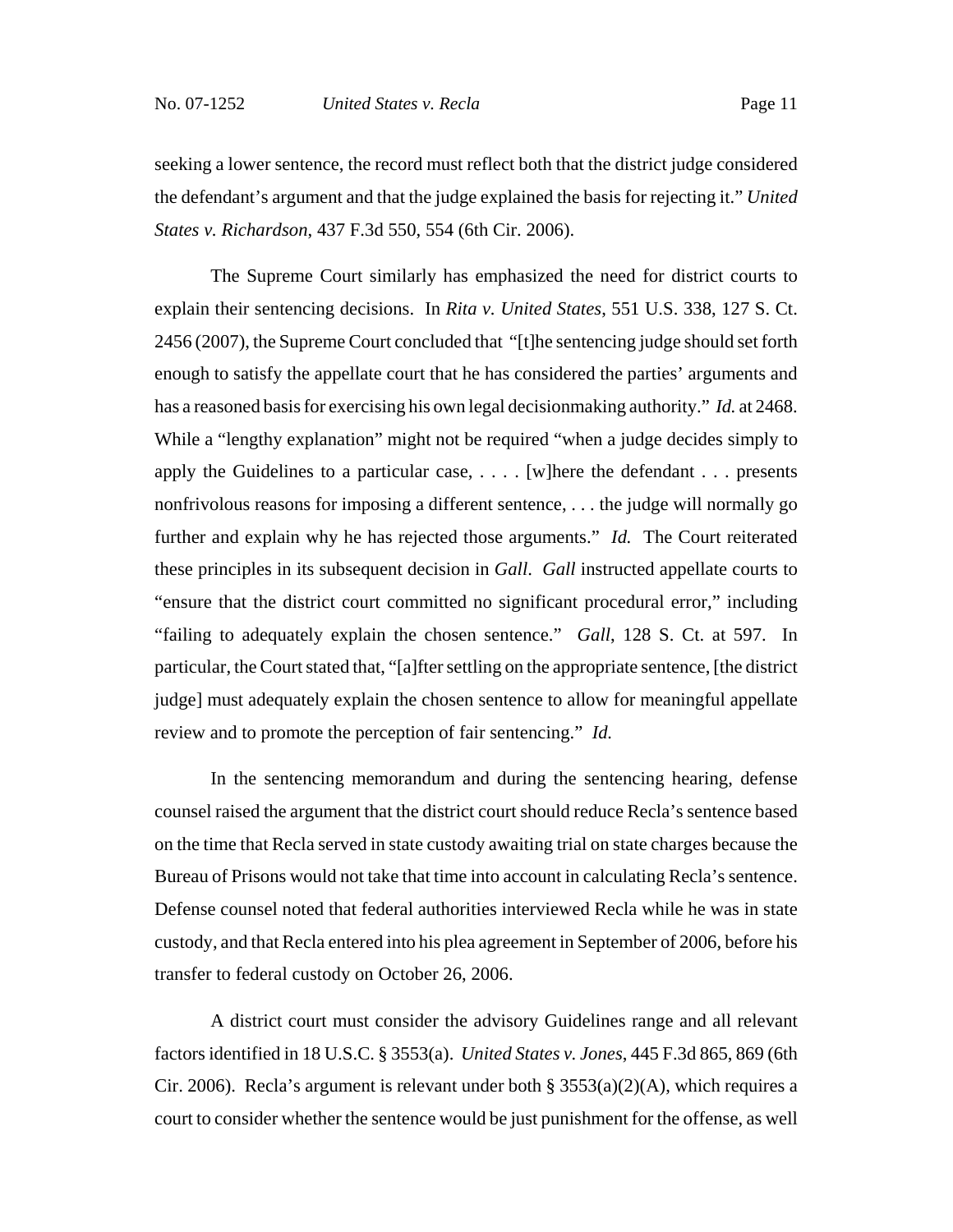as § 3553(a)(2)(B), directing a sentencing court to consider the need for adequate deterrence. *See id.* at 869 n.5. Thus, Recla's argument that his sentence should be reduced to account for time spent in state custody presents a valid basis for reducing his sentence and, therefore, is not frivolous. *See United States v. Sylvester*, 289 F. App'x 860, 865-66 (6th Cir. 2008) (considering a challenge to the procedural reasonableness of the defendant's sentence based on the district court's asserted failure to consider the time that the defendant had spent in state custody as a mitigating factor).

The parties appear to agree that the district court did not, at any point during the sentencing hearing, explicitly refer to or discuss Recla's argument regarding time served while in state custody as a reason to reduce his sentence. The district court did explain its reasons for rejecting Recla's primary argument for a reduced sentence—that Recla's history of drug use stemmed from a hunting accident he suffered as a teenager—stating that it could not "quite buy the hunting accident when he was a teenager giving rise to his helplessness as a result of drug addiction." (J.A. 56.) In addition, to the extent Recla argued that his cooperation with the government warranted a lower sentence, the court acknowledged that he had cooperated with the government's investigation. However, the district court failed to mention or otherwise acknowledge Recla's argument that his sentence should be reduced based on the time he spent in state custody. The government argues that the fact that the judge "noted that he had reviewed [Recla]'s sentencing memorandum, in which [Recla] raised this argument" demonstrates that the court considered the argument. (Appellee Br. 16.) As a result, according to the government, "[t]here is no reason to believe that the district court simply missed this part of the memorandum." (*Id.*)

We disagree with the government that the district court's reference to the sentencing memorandum indicates that the district court "considered" the argument. The omission of an explanation for rejecting one of Recla's nonfrivolous arguments for a reduction in his sentence failed to "assure[] not only that the defendant can understand the basis for the particular sentence but also that the reviewing court can intelligently determine whether the specific sentence is indeed reasonable." *Richardson*, 437 F.3d 550. However, because we remand to the district court based on its potential error in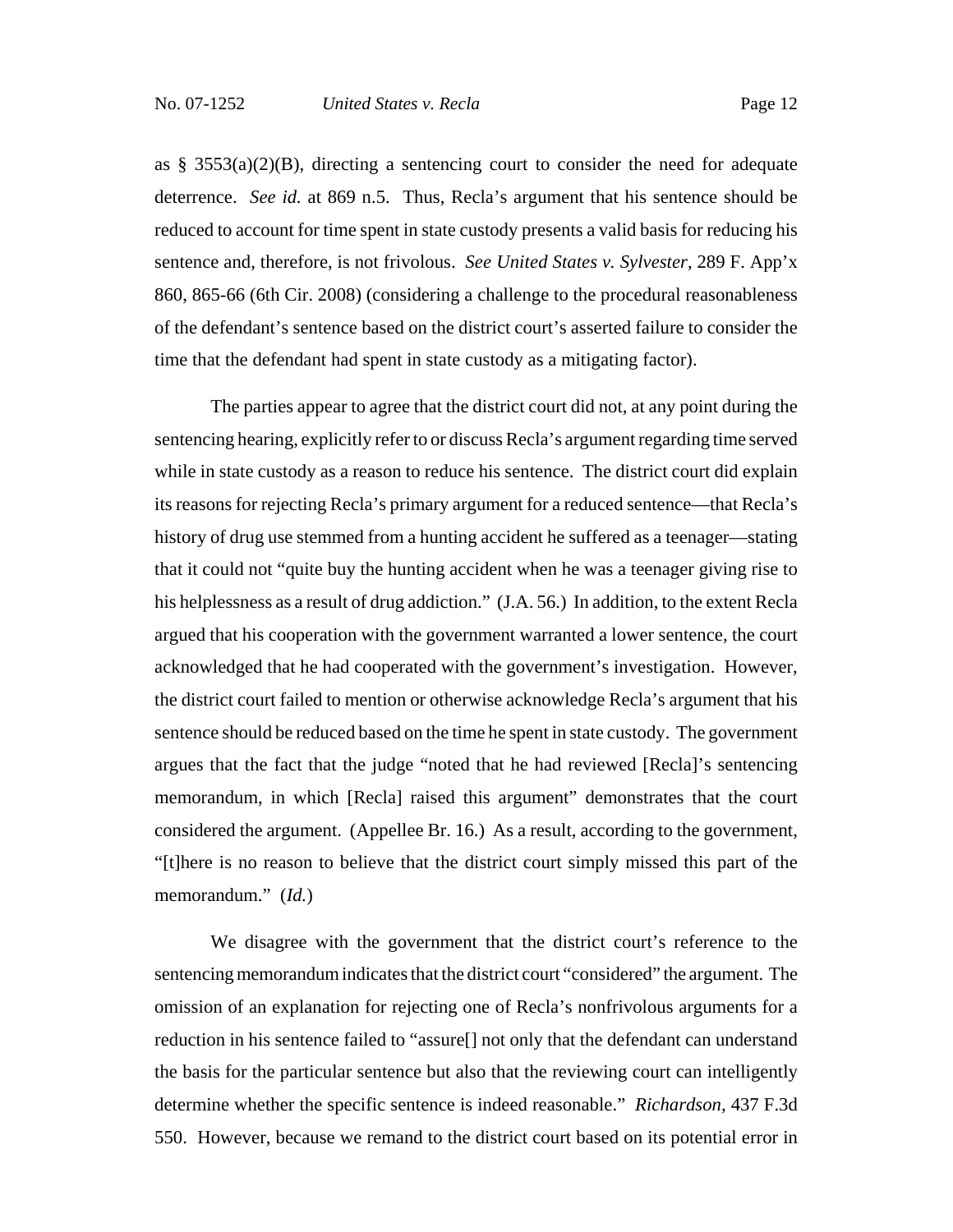considering the government's intention to file a Rule 35(b) motion in imposing sentence, we do not reach the issue of whether Recla's sentence is unreasonable. *See United States v. Driver*, 535 F.3d 424, 433 n.3 (6th Cir. 2008). Nonetheless, we emphasize that the better practice is for district judges to articulate the reasons, "even if brief," for rejecting a defendant's nonfrivolous arguments in favor of a reduced sentence. *See Rita*, 127 S.Ct. at 2469. Accordingly, the district court on remand will undoubtedly wish to address Recla's argument that his sentence should be reduced to take into account the time he spent in state custody.

## **III. SUBSTANTIVE REASONABLENESS**

 In evaluating substantive reasonableness, the Court examines whether the length of the sentence is "sufficient, but not greater than necessary, to comply with the purposes" of sentencing as set forth by Congress in the sentencing statute. *United States v. Foreman*, 436 F.3d 638, 644 n.1 (6th Cir. 2006). Thus, "[t]he touchstone for our review is whether the length of the sentence is reasonable in light of the § 3553(a) factors." *United States v. Tate*, 516 F.3d 459, 469 (6th Cir. 2008). A sentence is substantively unreasonable where the district court "select[ed] the sentence arbitrarily, bas[ed] the sentence on impermissible factors, . . . or [gave] an unreasonable amount of weight to any pertinent factor." *United States v. Webb*, 403 F.3d 373, 385 (6th Cir. 2005). In reviewing a sentence on appeal, this Circuit applies a rebuttable presumption of reasonableness to sentences that are within a properly calculated Guidelines range. *United States v. Alexander*, 543 F.3d 819, 822 (6th Cir. 2008); *see also Gall*, 128 S. Ct. at 597 ("If the sentence is within the Guidelines range, the appellate court may . . . apply a presumption of reasonableness."). A within-Guidelines sentence, however, is not "'per-se reasonable.'" *Richardson*, 437 F.3d at 554 n.2 (quoting *Webb*, 403 F.3d at 385 n.9).

Recla argues that his sentence is substantively unreasonable because the length of his sentence was "too severe." First, Recla argues that, because the district court failed to consider his argument that he should receive a lower sentence to account for the time he spent in state custody, the sentence is too long. Recla also contends that his